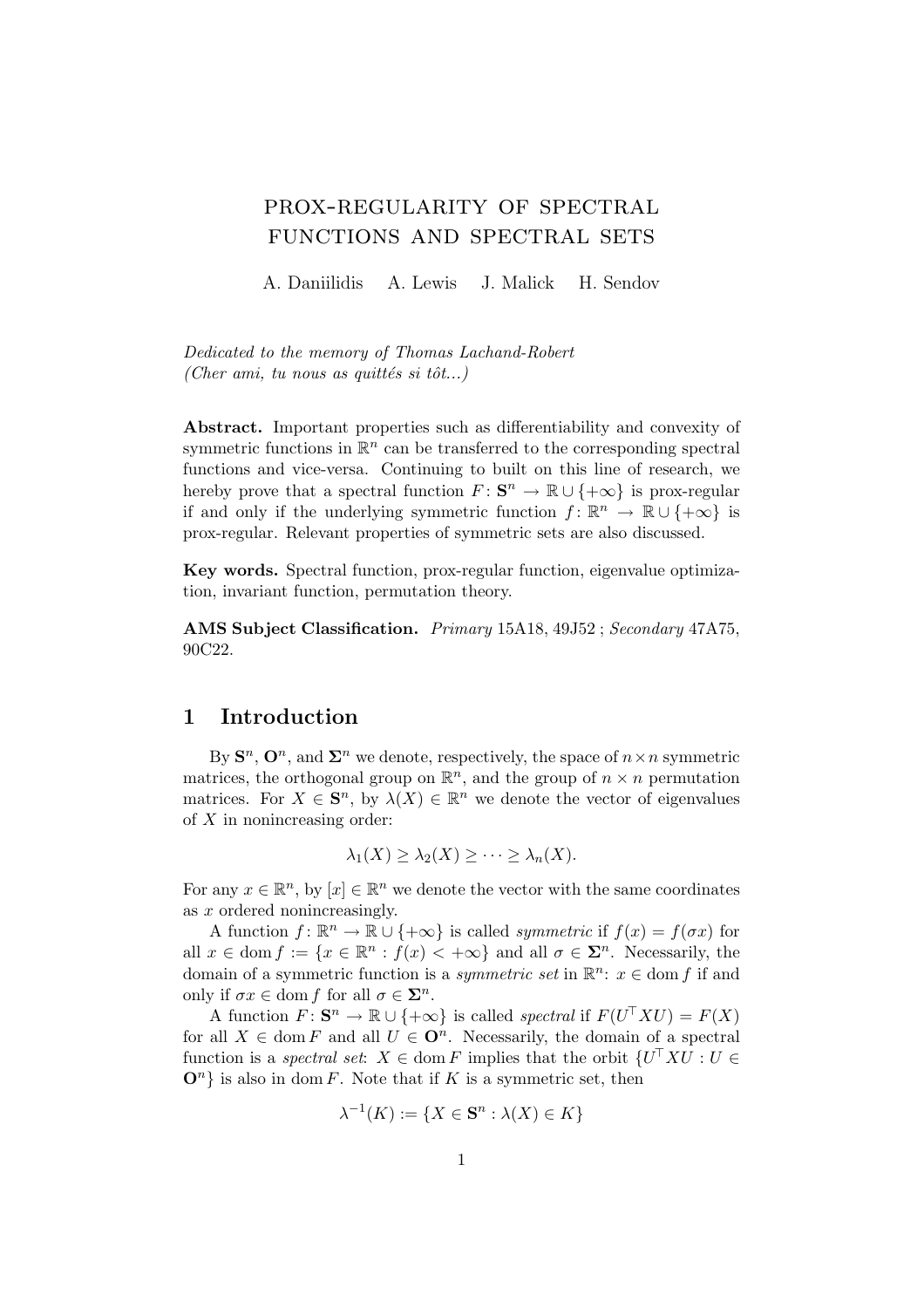is a spectral set. It is not difficult to see that the spectral functions are in one-to-one correspondence with the symmetric functions. The relationship is given by the formulae

$$
F(X) = (f \circ \lambda)(X)
$$
 and  $f(x) = F(\text{Diag } x),$ 

where Diag x denotes the  $n \times n$  diagonal matrix whose diagonal elements are the coordinates of x. Properties of a symmetric function f on  $\mathbb{R}^n$  and the associated spectral function  $F := f \circ \lambda$  on  $S<sup>n</sup>$  are closely related. Even though the map  $X \mapsto \lambda(X)$  can be very badly behaved, for example it is not everywhere differentiable, many problems are corrected by the invariance property of f. An illustration of this is given with the following theorem [7] (see also  $[11]$ ).

**Theorem 1 (Convexity preserved).** Let the set K in  $\mathbb{R}^n$  be convex and symmetric and suppose that the function  $f: K \to \mathbb{R}$  is symmetric. Then the set  $\lambda^{-1}(K)$  is convex and the spectral function  $F = f \circ \lambda$  is convex if and only if f is convex.

Differentiability is another property that is preserved, [12, Theorem 1.1], as recalled by the next theorem. An analogous result also holds for twice (continuously) differentiable spectral functions, see [14]; for  $C^{\infty}$  spectral functions, see [5]; and for analytic spectral functions, see [15].

**Theorem 2 (Differentiability preserved).** Let the set K in  $\mathbb{R}^n$  be open and symmetric and suppose that the function  $f: K \to \mathbb{R}$  is symmetric. Then the spectral function  $F = f \circ \lambda$  is (continuously) differentiable at (around) the matrix  $X$  if and only if  $f$  is (continuously) differentiable at (around) the vector  $\lambda(X)$ .

In this paper we continue to built on this line of research. We establish that the important variational property of prox-regularity can be added to the list of properties for which the transfer principle is valid. The proxregularity, studied in [16] and [17] in particular, has proved to be a robust notion of nonsmoothness enjoying nice "geometrical" properties, generalizing both convex functions and smooth functions. The prox-regularity has also been used in algorithms, in particular in the identification of active constraints or the conceptual construction of predictor-corrector algorithms, see for instance [8], [6].

In order to give the precise definition of prox-regularity, we need to recall some basic definitions, following [19]. A set  $C \subset \mathbb{R}^n$  is said to be *locally* closed at a point  $\bar{x}$  if  $C \cap V$  is closed for some closed neighborhood V of  $\bar{x}$ . A function  $\varphi \colon \mathbb{R}^n \to \mathbb{R} \cup \{+\infty\}$  is said to be *locally lower semicontinuous* at  $\bar{x}$  if  $\varphi(\bar{x})$  is finite and epi  $\varphi := \{(x, t) \in \mathbb{R}^n \times \mathbb{R} : \varphi(x) \leq t\}$  is locally closed at  $(\bar{x}, \varphi(\bar{x}))$ . Given a function  $\varphi : \mathbb{R}^n \to \mathbb{R} \cup \{+\infty\}$ , we say that  $v \in \mathbb{R}^n$  is a regular subgradient of  $\varphi$  at  $\bar{x}$ , denoted by  $v \in \hat{\partial} \varphi(\bar{x})$ , if  $\varphi$  is finite at  $\bar{x}$  and

$$
\varphi(x) \ge \varphi(\bar{x}) + v^{\top}(x - \bar{x}) + o(||x - \bar{x}||).
$$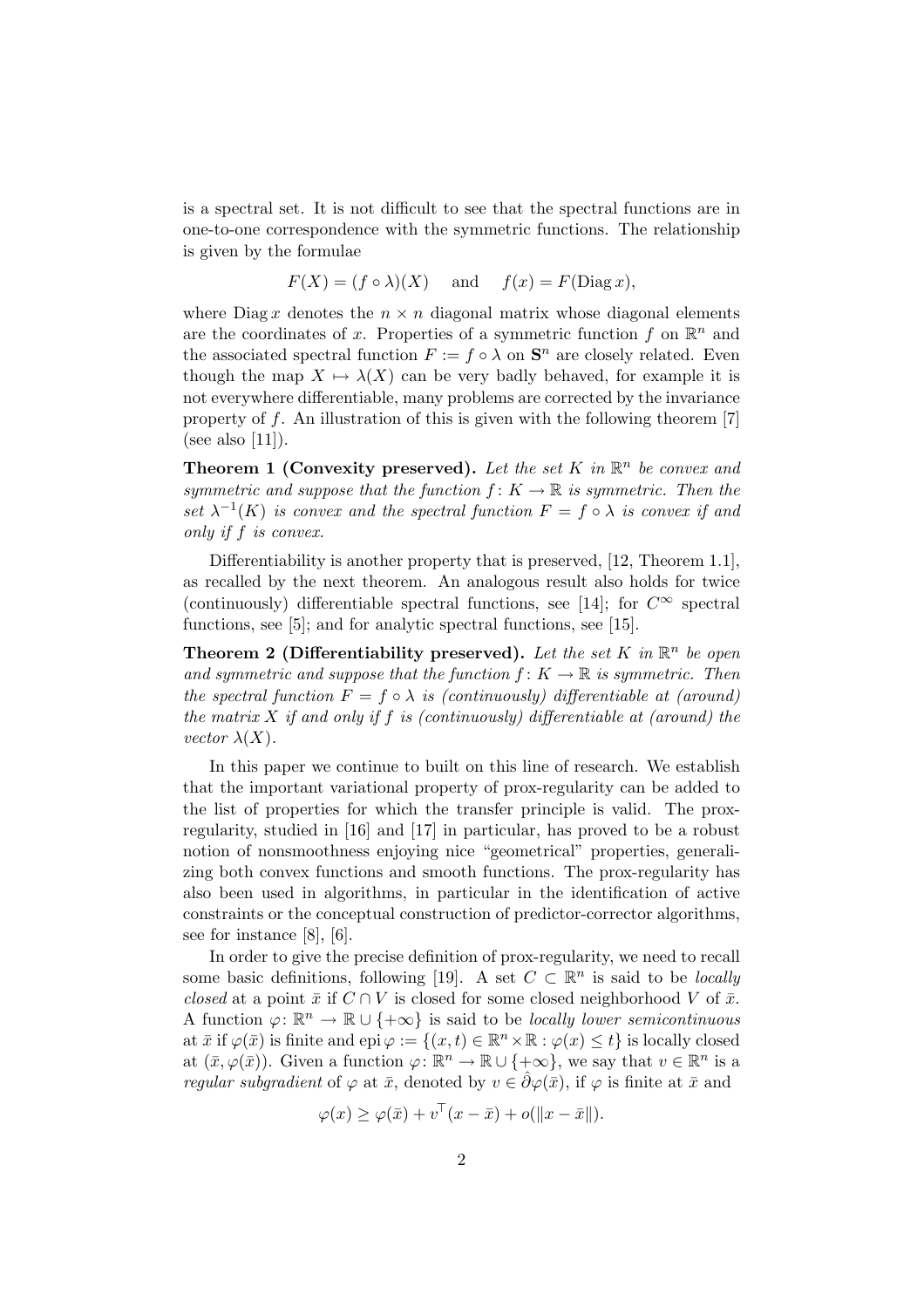As usual,  $t \mapsto o(t)$  denotes a real-valued function defined in a neighborhood of the origin 0 of R and satisfying  $o(t)/t \to 0$  as  $t \to 0$ . If the function  $\varphi$ is infinite at  $\bar{x}$  then we set  $\partial \varphi(\bar{x}) = \emptyset$ . We say that v is a subgradient of  $\varphi$ at  $\bar{x}$ , written  $v \in \partial \varphi(\bar{x})$ , if  $\varphi$  is finite at  $\bar{x}$  and there is a sequence  $x_k \to \bar{x}$ with values  $\varphi(x_k) \to \varphi(\bar{x})$  and a sequence  $v_k \in \partial \varphi(x_k)$  such that  $v_k \to v$ . Analogously, if  $\varphi$  is infinite at  $\bar{x}$  then we set  $\partial \varphi(\bar{x}) = \emptyset$ .

Throughout the text,  $B(x, r)$  will denote the open ball with center  $x \in$  $\mathbb{R}^n$  and radius  $r > 0$ . The definition of prox-regular function is then as follows, see [19, Definition 13.27].

**Definition 3 (Prox-regularity).** A function  $\varphi : \mathbb{R}^n \to \mathbb{R} \cup \{+\infty\}$  is called prox-regular at  $\bar{x}$  for  $\bar{v}$  if  $\varphi$  is finite and locally lower semicontinuous at  $\bar{x}$ ,  $\bar{v} \in \partial \varphi(\bar{x})$  and there exist  $\delta > 0$  and  $\rho \geq 0$  such that for all  $x, y \in B(\bar{x}, \delta)$ and  $v \in \partial \varphi(x)$  with  $\varphi(x) \leq \varphi(\bar{x}) + \delta$  and  $||v - \bar{v}|| \leq \delta$ , we have

$$
\varphi(y) \ge \varphi(x) + v^{\top}(y - x) - \frac{\rho}{2} \|y - x\|^2.
$$

The function  $\varphi$  is called prox-regular at  $\bar{x}$ , if it is prox-regular at  $\bar{x}$  for all  $\bar{v} \in \partial \varphi(\bar{x}).$ 

The main result of this paper, stating that the prox-regularity is transferred from a symmetric function to the corresponding spectral function and vice-versa, is the content of the following theorem.

Theorem 4 (Prox-regularity preserved). Let f be a symmetric lower semicontinuous function. Then  $F = f \circ \lambda$  is prox-regular at X if and only if f is prox-regular at  $\lambda(X)$ .

The proof of the above theorem will be given at the end of the paper (Theorem 17 in Section 4). Before, in Section 2, we shall first consider two particular cases of prox-regular spectral functions, for which a direct proof of the transfer principle can be given. In Section 3, we shall take a close look at the subdifferentials of spectral and symmetric functions, building tools for our development. We finish this first section by fixing terminology and notation.

**Notation – Terminology.** The canonical Euclidean norm on the space  $S<sup>n</sup>$ of  $n \times n$  symmetric matrices, often called the Frobenius norm, is defined by the formula:

$$
||X||^2 = \sum_{i,j=1}^n X_{ij}^2 = \text{tr}(X^2).
$$

The associated inner product is denoted by  $\langle X, Y \rangle = \text{tr}(XY)$ . The above formula for the norm in  $S<sup>n</sup>$ , when restricted to diagonal matrices, corresponds to the Euclidean norm in  $\mathbb{R}^n$  (still denoted by  $\|\cdot\|$ ), since  $\|x\| =$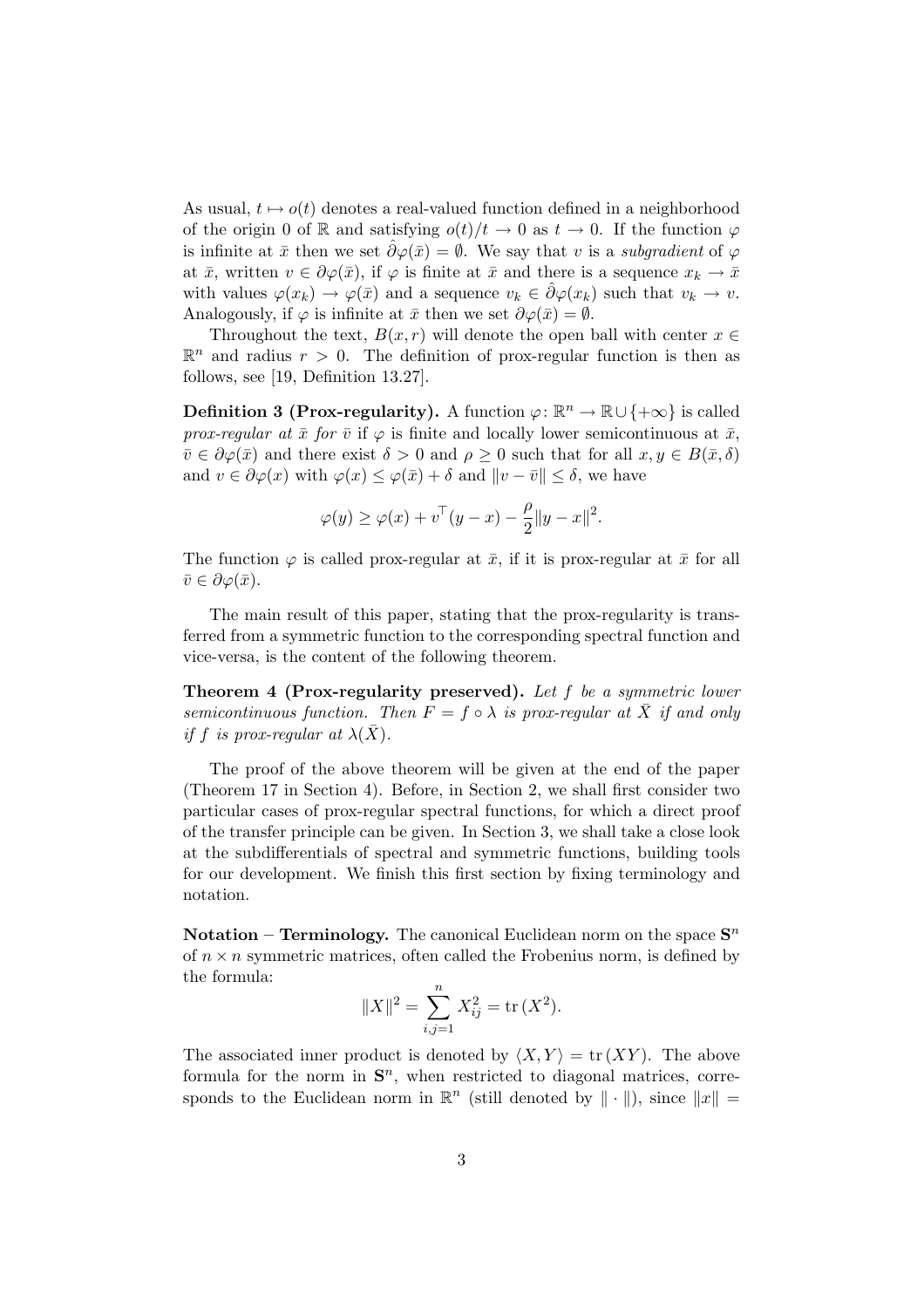$\|\text{Diag } x\|$ . It is also well-known that

$$
||X||^{2} = \sum_{i=1}^{n} \lambda_{i}^{2}(X) = ||\lambda(X)||^{2}
$$

$$
||X|| = (|| \cdot || \circ \lambda)(X).
$$
 (1)

that is

The above relation shows that the Frobenius norm is a spectral function on 
$$
\mathbf{S}^n
$$
 associated with the canonical Euclidean norm on  $\mathbb{R}^n$ .

In the sequel we shall say that two matrices  $X, Y$  in  $S<sup>n</sup>$  admit a *simulta*neous spectral decomposition if they are simultaneously diagonalizable in the same orthonormal basis, that is, if for some orthogonal matrix  $U \in \mathbf{O}^n$  the matrices  $U^{\top} X U$  and  $U^{\top} Y U$  are diagonal. It is known that X and Y admit simultaneous spectral decomposition if and only if  $XY = YX$  (see [9]). A more restrictive condition is to assume that the matrices  $X$  and  $Y$  admit a simultaneous ordered spectral decomposition, which guarantees that the obtained diagonal matrices are precisely Diag  $\lambda(X)$  and Diag  $\lambda(Y)$ , that is, the entries in both diagonals are ordered in a nonincreasing way. The next theorem due to Fan shows precisely when two matrices  $X$  and  $Y$  admit simultaneous ordered spectral decomposition (see [3, Theorem 1.2.1]).

**Theorem 5 (Fan).** Any two matrices X and Y in  $S<sup>n</sup>$  satisfy the inequality

$$
\langle X, Y \rangle = \text{tr}(XY) \le \lambda(X)^{\top} \lambda(Y).
$$

Equality holds if and only if  $X$  and  $Y$  admit a simultaneous ordered spectral decomposition.

# 2 Examples of prox-regular spectral functions

In this section, we consider two particular cases of Theorem 4 for which the transfer principle can be established by direct arguments. Namely, we discuss the case of uniform prox-regular spectral functions and of indicator functions of prox-regular spectral sets. A common point of both cases is a uniform character of prox-regularity.

#### 2.1 Uniform prox-regularity

The notion of uniform prox-regularity corresponds to the standard proxregularity with parameters independent of the subgradients  $v \in \partial \varphi(\bar{x})$  (see [2]).

Definition 6 (Uniform prox-regularity). A function  $\varphi \colon \mathbb{R}^n \to \mathbb{R} \cup \{+\infty\}$ is called *uniformly prox-regular at*  $\bar{x}$  if there exist  $\delta > 0$  and  $\rho \geq 0$  such that for all  $x, y \in B(\bar{x}, \delta)$  and  $v \in \partial \varphi(x)$  with  $\varphi(x) \leq \varphi(\bar{x}) + \delta$ , we have

$$
\varphi(y) \ge \varphi(x) + v^{\top}(y - x) - \frac{\rho}{2} ||y - x||^2.
$$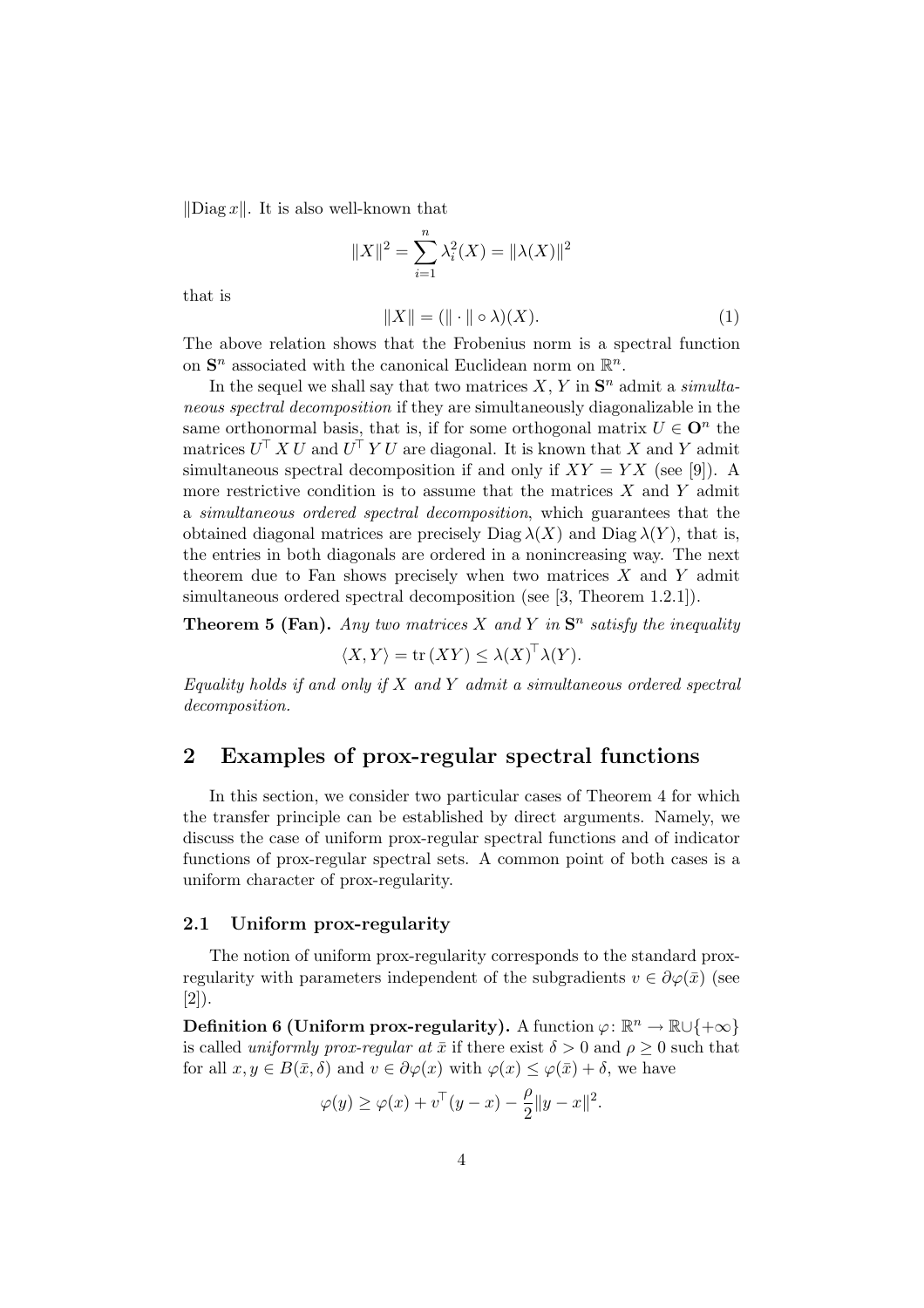A uniformly prox-regular locally Lipschitz function is also called proximally smooth or lower- $C^2$  ([18], [4]). Let us recall that a lower semicontinuous (respectively, a locally Lipschitz) function  $f$  is uniformly prox-regular (at a point x) if and only if f admits a local representation (around x) of the form

$$
f = g - \beta \|\cdot\|^2,
$$

where  $g$  is a lower semicontinuous (respectively, continuous) convex function (see [2, Corollary 3.12] and [1, Theorem 4.1] for example). Using this representation a straightforward proof of Theorem 4 for the case of uniformly prox-regular functions can be given: indeed, we can write

$$
f \circ \lambda = (g - \beta \|\cdot\|^2) \circ \lambda = g \circ \lambda - \beta \|\cdot\|^2,
$$

the second equality stemming from (1). Thus the result follows from the convex transfer principle (cf. Theorem 1).

#### 2.2 Indicator functions and spectral sets

Let C be a subset of  $\mathbb{R}^n$  and  $\bar{x} \in C$ . A vector v is called a *regular normal* vector to C at  $\bar{x}$ , denoted by  $v \in \hat{N}_C(\bar{x})$ , if

$$
v^{\top}(x-\bar{x}) \le o(\|x-\bar{x}\|) \text{ for } x \in C.
$$

A vector v is called a *normal vector*, denoted by  $v \in N_C(\bar{x})$ , if there exist sequences  $x_k \to \bar{x}$  and  $v_k \to v$  with  $v_k \in \hat{N}_C(x_k)$ . A closed subset C of  $\mathbb{R}^n$ is called prox-regular at  $\bar{x} \in C$  for  $\bar{v} \in N_C(\bar{x})$  if there exist  $\delta > 0$  and  $\rho > 0$ such that whenever  $x \in C$  and  $v \in N_C(x)$  with  $||x-\bar{x}|| < \delta$  and  $||v-\bar{v}|| < \delta$ , then x is the unique nearest point of  $\{x' \in C : ||x' - \bar{x}|| < \delta\}$  to  $x + v/\rho$ . The set C is prox-regular at  $\bar{x}$  if this property holds for every vector  $\bar{v} \in N_C(\bar{x})$ .

As expected, C is prox-regular if and only if its indicator function is prox-regular at  $\bar{x}$  and, according to [17, Proposition 1.2], C is prox-regular at  $\bar{x}$  is and only if it is prox-regular at  $\bar{x}$  for  $\bar{v} = 0$ . Let us now recall from [17, Theorem 1.3] another important characterization of prox-regularity for sets.

Theorem 7 (Prox-regular sets vs distance functions). Let  $C \subset \mathbb{R}^n$ be a closed set and  $\bar{x} \in C$ . Then C is prox-regular at  $\bar{x}$  if and only if the distance function  $d_C$  is continuously differentiable on  $O \setminus C$  for some open neighborhood  $O$  of  $\bar{x}$ .

In the sequel we use the above characterization to get a direct proof of the transfer principle of prox-regularity for spectral sets, or equivalently, for indicator functions. To this end we need to establish that the distance function  $d_K(x) := \inf_{y \in K} ||x - y||$  to a symmetric subset K of  $\mathbb{R}^n$  is a symmetric function. This is one of the conclusions of the following statement.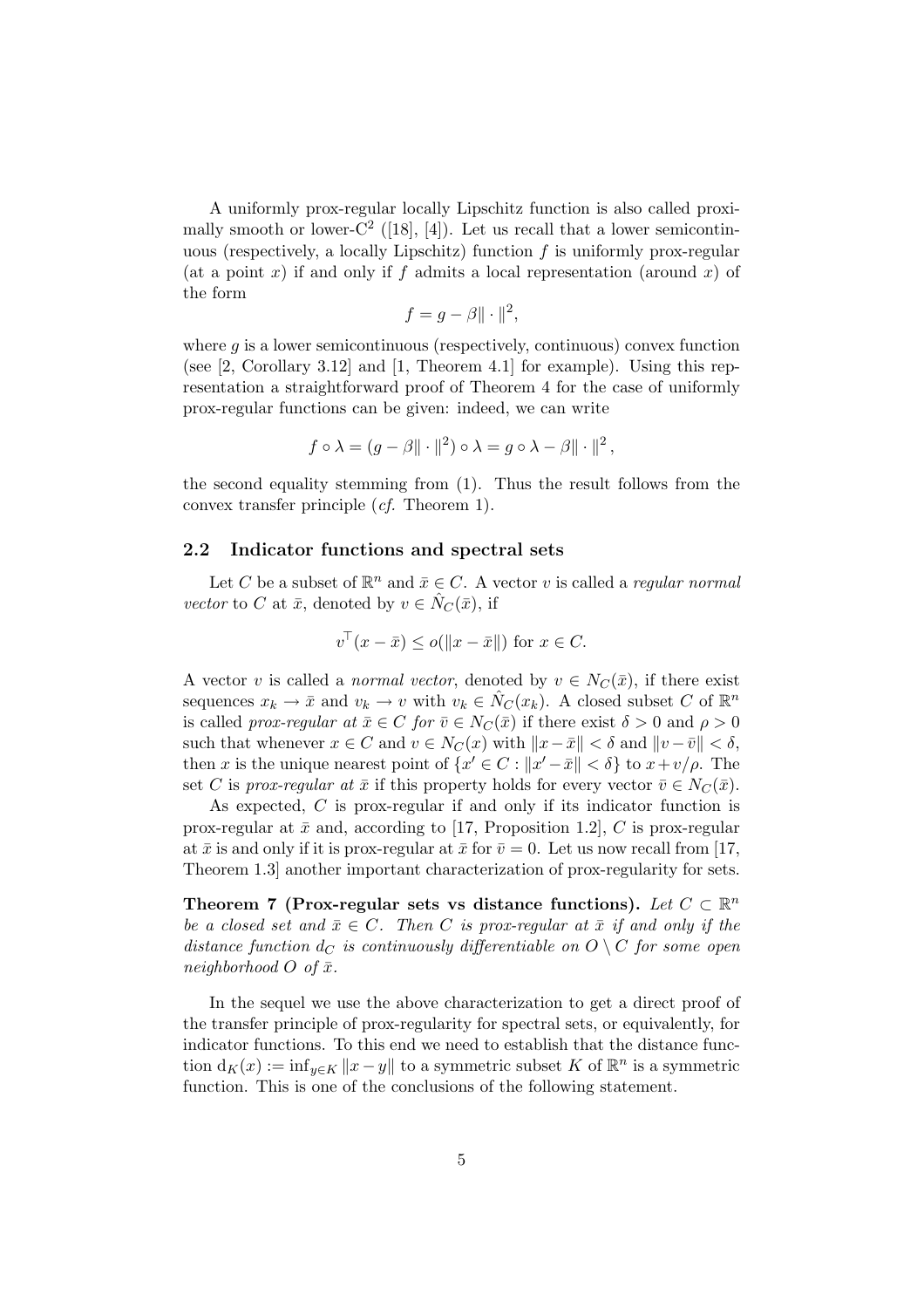**Proposition 8 (Symmetric distance functions).** Let  $K$  be a symmetric subset of  $\mathbb{R}^n$ . Then the distance function  $d_K$  to K is symmetric:  $d_K(x) =$  $d_K(\sigma x)$  for all  $\sigma \in \mathbf{\Sigma}^n$  and  $x \in \mathbb{R}^n$ . Moreover, the distance function  $D_{\lambda^{-1}(K)}$ to the spectral set  $\lambda^{-1}(K)$  satisfies:

$$
D_{\lambda^{-1}(K)} = d_K \circ \lambda.
$$

**Proof.** Let  $x \in \mathbb{R}^n$  and  $\sigma \in \Sigma^n$ . Since we have  $\sigma K = K$ , making the change of variables  $z = \sigma y$  we deduce that

$$
d_K(\sigma x) = \inf_{z \in K} ||\sigma x - z|| = \inf_{y \in K} ||\sigma x - \sigma y|| = \inf_{y \in K} ||x - y|| = d_K(x),
$$

which shows that  $d_K$  is permutation invariant. To see that  $D_{\lambda^{-1}(K)}$  is a spectral function we fix  $X \in \mathbf{S}^n$  and  $U \in \mathbf{O}^n$  such that  $X = U^{\top} \text{Diag} \lambda(X) U$ , and we obtain

$$
D_{\lambda^{-1}(K)}(X) = \inf_{Y \in \lambda^{-1}(K)} ||X - Y||
$$
  
\n
$$
= \inf_{Y \in \lambda^{-1}(K)} ||U^{T}(\text{Diag }\lambda(X))U - Y||
$$
  
\n
$$
= \inf_{Y \in \lambda^{-1}(K)} ||\text{Diag }\lambda(X) - Y||
$$
  
\n
$$
\leq \inf_{y \in K} ||\lambda(X) - y||
$$
  
\n
$$
= d_K(\lambda(X)).
$$

For the opposite inequality, let us observe that a direct consequence of Theorem 5 is the fact that  $\|\lambda(X) - \lambda(Y)\| \leq \|X - Y\|$ , for any two symmetric matrices  $X$  and  $Y$ . Using this we deduce

$$
D_{\lambda^{-1}(K)}(X) = \inf_{Y \in \lambda^{-1}(K)} ||X - Y||
$$
  
\n
$$
\geq \inf_{Y \in \lambda^{-1}(K)} ||\lambda(X) - \lambda(Y)||
$$
  
\n
$$
\geq \inf_{y \in K} ||\lambda(X) - y||
$$
  
\n
$$
= d_K(\lambda(X)).
$$

The proof is complete.

The following result relates the prox-regularity of symmetric sets with the prox-regularity of the corresponding spectral sets; in other words, it proves Theorem 4 in the particular case of indicator functions of spectral sets.

 $\blacksquare$ 

**Theorem 9 (Prox-regular spectral sets).** Let  $K$  be a symmetric subset of  $\mathbb{R}^n$  and let X be an element of  $\lambda^{-1}(K)$ . Then the set K is prox-regular at  $\lambda(X)$  if and only if  $\lambda^{-1}(K)$  is prox-regular at X.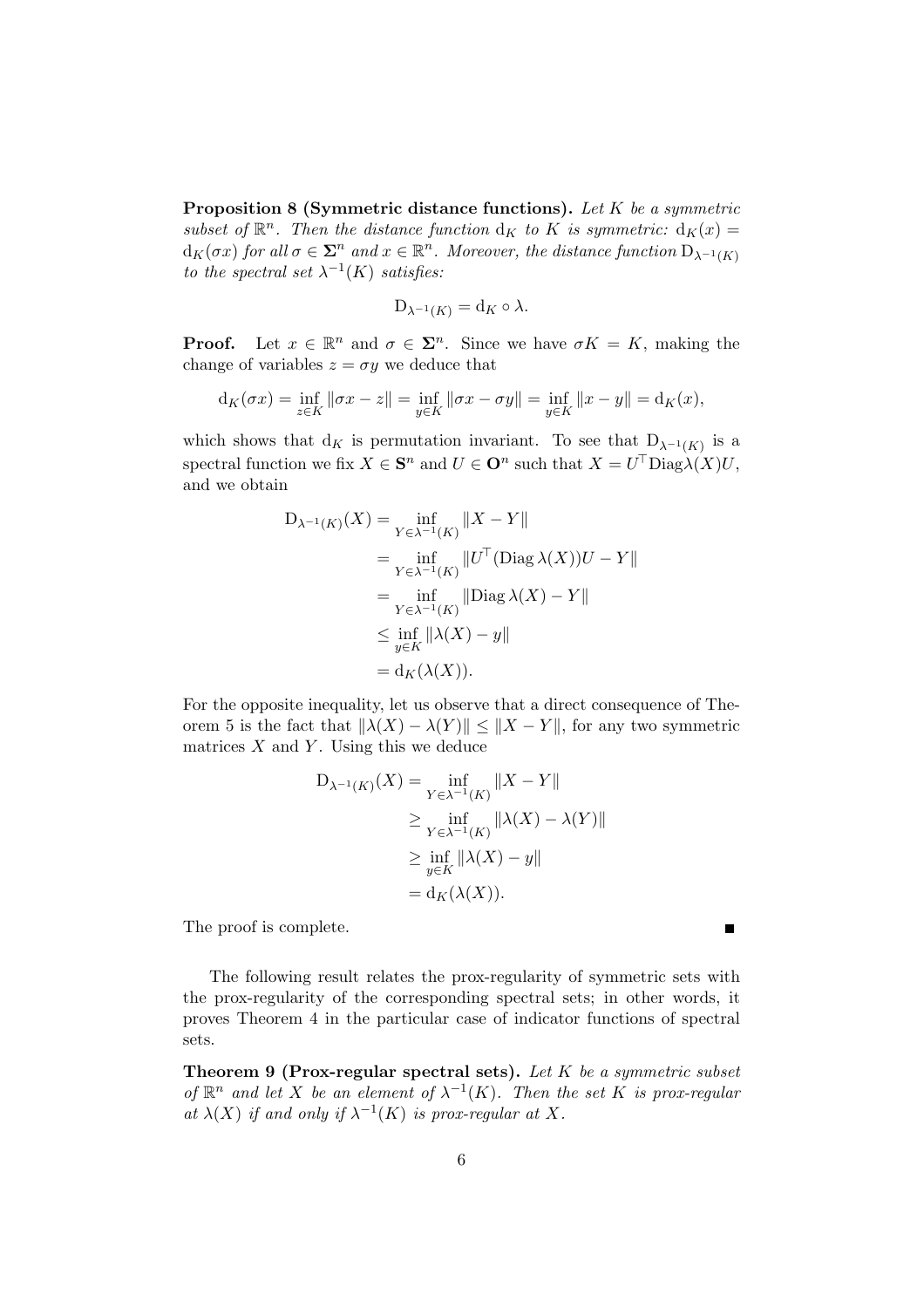**Proof.** Observe first that K is closed if and only if  $\lambda^{-1}(K)$  is. We deduce successively

| K is prox-regular at $\lambda(X)$                                |                 |
|------------------------------------------------------------------|-----------------|
| $\iff$ d <sub>K</sub> is $C^1$ around $\lambda(X)$               | [Theorem 7]     |
| $\iff$ d <sub>K</sub> $\circ \lambda$ is C <sup>1</sup> around X | [Theorem 2]     |
| $\iff D_{\lambda^{-1}(K)}$ is $C^1$ around X                     | [Proposition 8] |
| $\iff \lambda^{-1}(K)$ is prox-regular at X                      | [Theorem 7]     |

which completes the proof.

We end this subsection about spectral sets by stressing an interesting property of the spectral prox-regular set  $\lambda^{-1}(K)$ . Being prox-regular, the projection mapping is locally unique, that is, there exists a unique nearest point locally around  $\lambda^{-1}(K)$ ; on the other hand, being a spectral set, we can get an explicit expression of its projection: if the point  $x \in K$  is the nearest point of K to  $y \in \mathbb{R}^n$ , then for any orthogonal matrix  $U \in \mathbf{O}^n$ , the matrix  $U^{\top}$ (Diag  $x$ ) $U \in \lambda^{-1}(K)$  is a nearest matrix of the spectral set  $\lambda^{-1}(K)$ to the matrix  $U^{\top}(\text{Diag } y)U$ . This result has been recently established in [10, Theorem A.1] and generalizes several projection results that are used in projection algorithms in a nonconvex setting (see the introduction of [10] for an overview of this question). Using the material of this paper we can hereby give an alternative quick proof of the aforementioned result along the following lines: Since  $d_K$  is a symmetric function, we have  $d_K(y) =$  $||x - y|| = d_K([y]),$  thus by Proposition 8 we obtain

$$
D_{\lambda^{-1}(K)}(U^{\top}(\text{Diag }y)U) = d_K([y]) = ||x - y|| = ||U^{\top}(\text{Diag }x)U - U^{\top}(\text{Diag }y)U||,
$$

which proves the desired assertion.

# 3 Properties of subdifferentials

In order to tackle the general (non-uniform) case, we have to grind our tools: in this section we study properties of the subdifferentials of spectral and symmetric functions.

Theorem 10 below gives a full description of the subdifferential of a spectral function  $F = f \circ \lambda$  in terms of the subdifferential of the underlying symmetric function  $f$ . This result is a cornerstone for the variational theory of spectral mappings and will play a fundamental role in our analysis. Results of this kind were initially established for subdifferentials of convex spectral functions (see [11], [3] for example). A much more general result holds for the class of lower semicontinuous spectral functions and for the notions of regular, limiting or Clarke subdifferential (see [13] for details).

 $\blacksquare$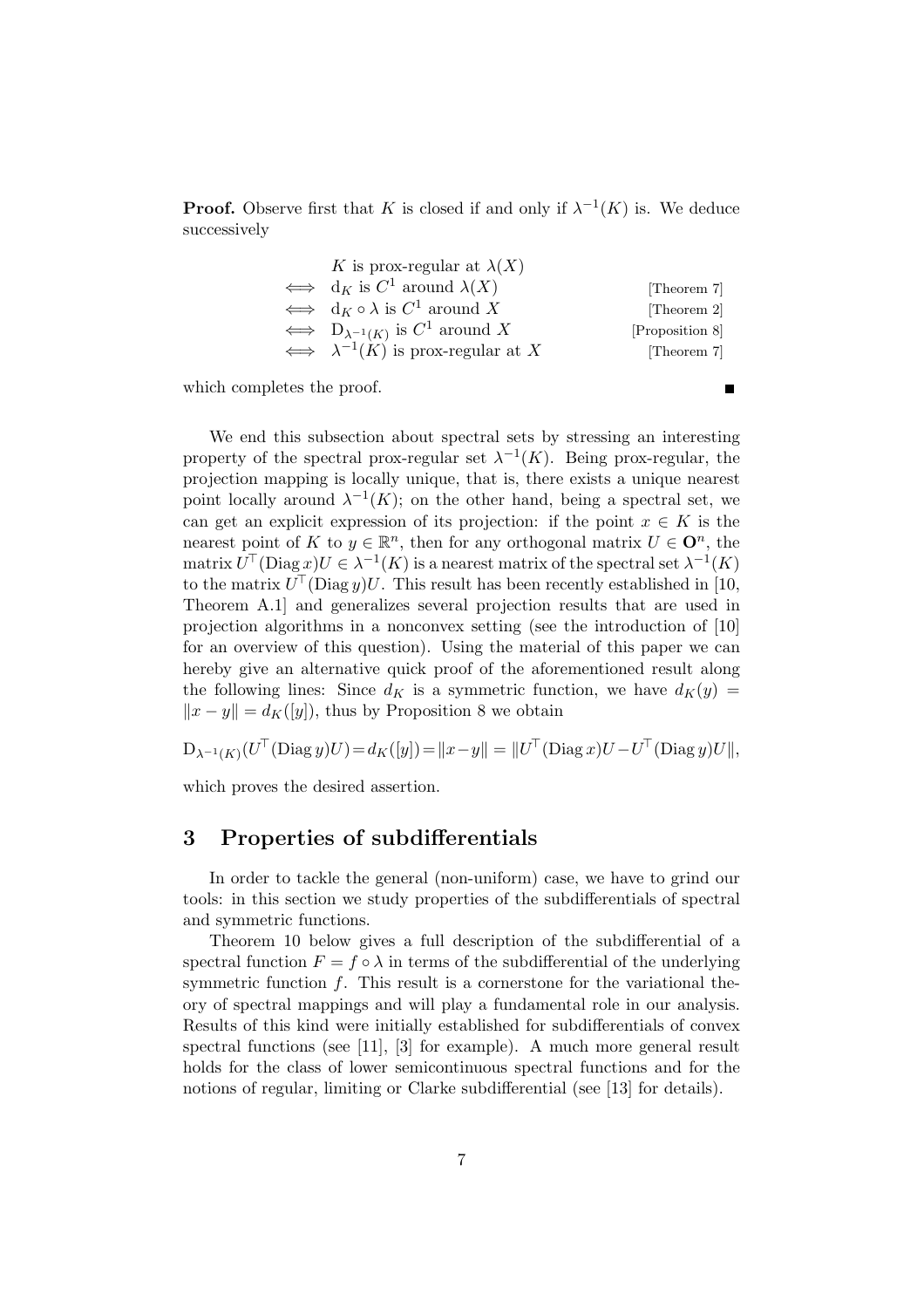Theorem 10 (Subdifferential of spectral functions). If f is a lower semicontinuous function, then

$$
\partial F(X) = \{ U^{\top}(\text{Diag } v)U : v \in \partial f(\lambda(X)) \text{ and } U \in \mathbf{O}_X^n \},\tag{2}
$$

where

$$
\mathbf{O}_X^n = \{ U \in \mathbf{O}^n : X = U^\top (\text{Diag } \lambda(X)) U \}. \tag{3}
$$

We point out that given two matrices  $X, V \in \mathbf{S}^n$  the relation  $V \in \partial F(X)$ implies that  $X$  and  $V$  admit a simultaneous spectral decomposition. Interestingly, when F is a convex function then the relation  $V \in \partial F(X)$  implies that  $X$  and  $V$  admit a simultaneous *ordered* spectral decomposition. Indeed, by (2) we have  $V = U^{\top}(\text{Diag } v)U$  for some  $v \in \partial f(\lambda(X))$  and  $U \in \mathbf{O}_{X}^{n}$ . Then, by the convexity of  $F$  we obtain

$$
F(Y) \ge F(X) + \langle V, Y - X \rangle \text{ for all } Y \in \mathbf{S}^n.
$$

Let  $\sigma \in \mathbf{\Sigma}^n$  be such that  $\sigma \lambda(V) = v$  and take  $Y = U^{\top}(\text{Diag }\sigma \lambda(X))U$ . Then the above inequality yields

$$
F(X) - \lambda(V)^{\top} \lambda(X) = F(Y) - \langle V, Y \rangle \ge F(X) - \langle V, X \rangle,
$$

whence  $\langle V, X \rangle \geq \lambda(V)^\top \lambda(X)$ , which in view of Theorem 5 shows that X and  $V$  admit a simultaneous ordered spectral decomposition.

The fact that convexity of  $F$  is crucial for the conclusion that  $X$  and  $V$ admit a simultaneous ordered spectral decomposition is illustrated by the following example.

Example 11 (Unordered decomposition). Consider the symmetric function  $f(x_1, x_2) = x_1x_2$ . It follows easily that the spectral function  $f \circ \lambda$  is differentiable at the point  $X = \text{Diag}(1, 2)$  with gradient  $V = \text{Diag}(2, 1)$ . Obviously the matrices  $X$  and  $V$  are simultaneously diagonalizable (and then admit simultaneous spectral decomposition), but they do not have a simultaneous ordered spectral decomposition.

In the convex case the property that the matrices  $X$  and  $V$  admit a simultaneous ordered spectral decomposition simplifies significantly the variational analysis. We can indeed relate the size of the subgradients of the functions  $f$  and  $F$ , with the estimation

$$
\|\lambda(V) - \lambda(V')\| \le \|V - V'\|,\tag{4}
$$

holding with equality if and only if  $V$  and  $V'$  admit a simultaneous ordered spectral decomposition (as a direct consequence from Theorem 5). On the other hand, if  $f$  is a general lower semicontinuous spectral function, the group of permutations over the coordinates should be taken into account: forthcoming Theorem 15 will thus be very useful for our purposes.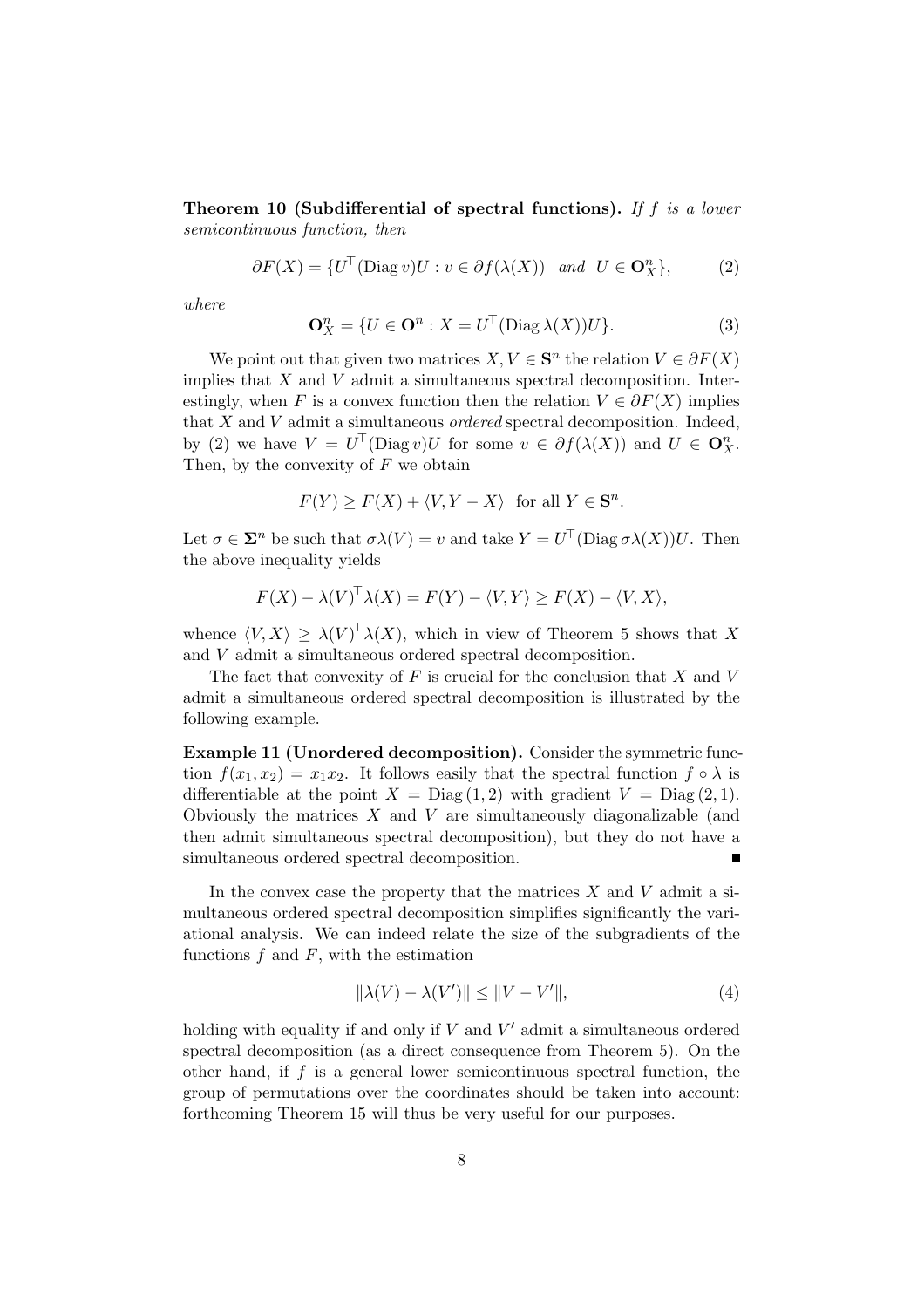Given  $x \in \mathbb{R}^n$  and  $v \in \partial f(x)$  the following set of permutations appears naturally in our study:

$$
\mathscr{S}_{x,v} = \{ \sigma \in \mathbf{\Sigma}^n : \sigma v \in \partial f(x) \},\tag{5}
$$

that is, permutations that applied to  $v$  remain in the subdifferential.

Remark 12 (Permutations leaving x invariant). It is straightforward to see that for every permutation  $\sigma \in \mathbb{Z}^n$  and any  $x \in \mathbb{R}^n$  we have

$$
\partial f(\sigma x) = \sigma \partial f(x).
$$

Thus, any permutation  $\sigma \in \mathbf{\Sigma}^n$  leaving x invariant (that is,  $\sigma x = x$ ) belongs in particular to  $\mathscr{S}_{x,v}$  for any  $v \in \partial f(x)$ . On the other hand, the example of the constant function  $f(x_1, x_2) = 0$ , for all  $(x_1, x_2) \in \mathbb{R}^2$  or of the (symmetric) function

$$
g(x_1, x_2) = \min\{|x_1 - x_2 - 1|, |x_1 - x_2 + 1|\}
$$

show that, in general, the set  $\mathscr{S}_{x,v}$  may contain more elements. Indeed, take (in both cases)  $x = (1,0)$ , and let  $u = (0,0) \in \partial f(x)$ ,  $v = (1,-1) \in \partial g(x)$ and  $\sigma$  the non-trivial permutation of  $\Sigma^2$ .

The following lemma is taken from [13, Proposition 3].

**Lemma 13 (Simultaneous conjugacy).** Given vectors  $x, y, u$  and  $v$  in  $\mathbb{R}^n$ , there is a matrix  $U \in \mathbf{O}^n$  with

$$
Diag x = U^{\top} (Diag u)U \qquad and \qquad Diag y = U^{\top} (Diag v)U
$$

if and only if there is a permutation  $\sigma \in \Sigma^n$  with  $x = \sigma u$  and  $y = \sigma v$ .

Let us continue our analysis with the following technical lemma stating that if two subgradients of the spectral function  $F$  are close to each other, then the underlying subgradients of the corresponding symmetric function f are also nearby up to a permutation.

**Lemma 14 (Proximity of subgradients).** Consider a subgradient  $\overline{V}$  of the function F at the matrix  $\bar{X}$ , and the corresponding decomposition  $\bar{V}$  =  $\bar{U}^{\top}(\text{Diag }\bar{v})\bar{U}$ , where  $\bar{U} \in \mathbf{O}_{\bar{X}}^n$ ,  $\bar{v} \in \partial f(\bar{x})$  and  $\bar{x} = \lambda(\bar{X})$ . Then for every  $\varepsilon > 0$ , there exists  $\delta \in (0, \varepsilon)$  such that for any  $V \in \partial F(X)$  with corresponding decomposition  $V = U^{\top}(\text{Diag } v)U$  for some  $v \in \partial f(\lambda(X))$  and  $U \in \mathbf{O}_X^n$ satisfying

 $||X - \bar{X}|| \le \delta$  and  $||V - \bar{V}|| \le \delta$ 

there exists a permutation  $\sigma \in \mathscr{S}_{\bar{x}, \bar{v}}$  such that  $\|v - \sigma \bar{v}\| \leq \varepsilon$ .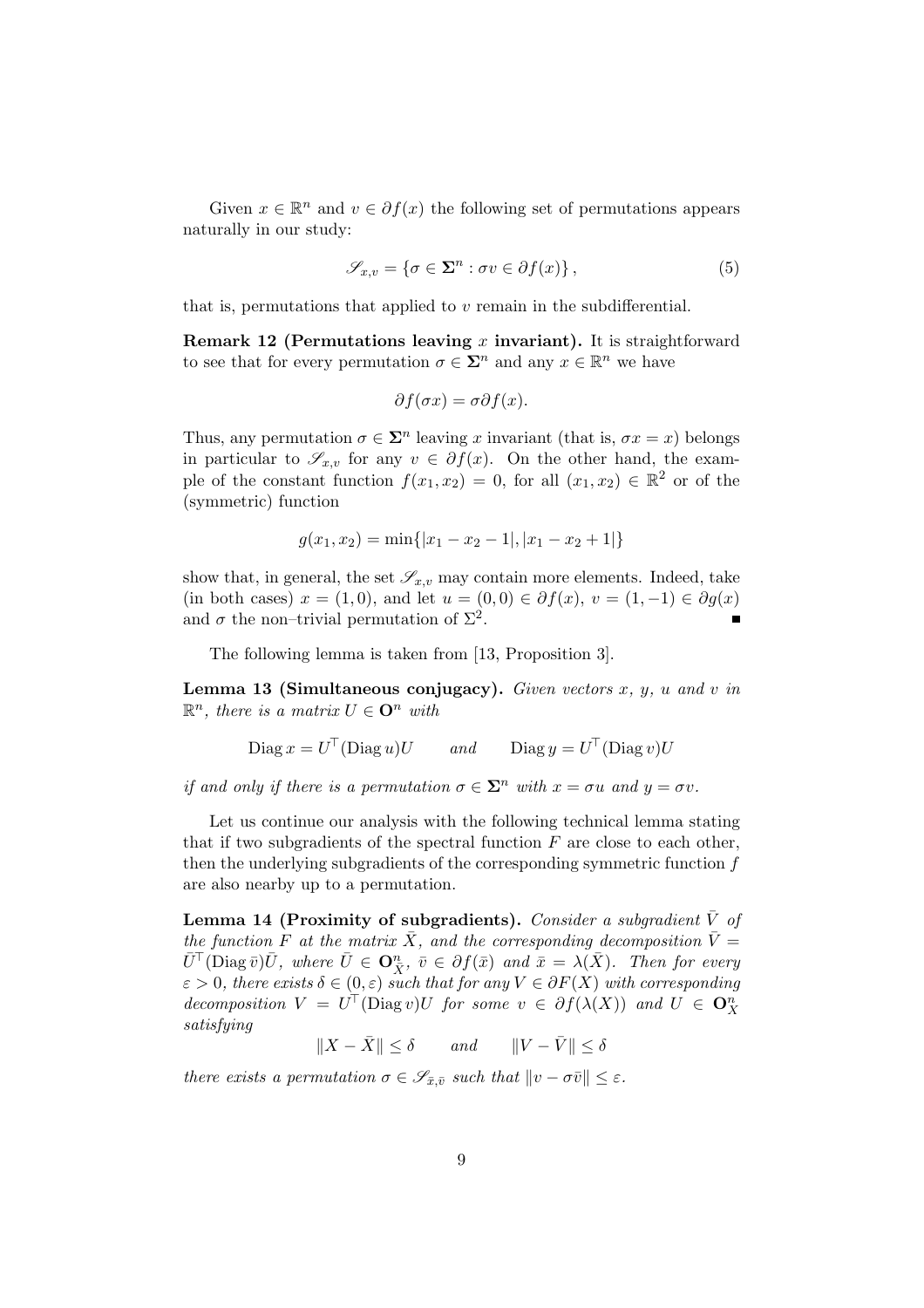**Proof.** Let us assume, towards a contradiction, that there exist  $\varepsilon > 0$  and sequences  $X_k \to \overline{X}$ ,  $V_k \to \overline{V}$ ,  $U_k \in \mathbf{O}_{X_k}^n$ , and  $v_k \in \partial f(\lambda(X_k))$  satisfying

$$
X_k = U_k^\top (\text{Diag }\lambda(X_k))U_k \qquad \text{and} \qquad V_k = U_k^\top (\text{Diag }v_k)U_k \tag{6}
$$

such that

$$
\forall \sigma \in \mathscr{S}_{\bar{x}, \bar{v}} \qquad \left\|v_k - \sigma \bar{v}\right\| > \varepsilon. \tag{7}
$$

Let  $\{\sigma_k\}_{k\geq 1} \subset \Sigma^n$  be such that  $v_k = \sigma_k \lambda(V_k)$ , for all  $k \geq 1$ . Since  $\mathbf{O}^n$  is compact, there is no loss of generality to assume that  $U_k \to U$ . Since  $\Sigma^n$  is finite, it follows by the continuity of  $\lambda(\cdot)$  that  $v_k$  approaches  $\tilde{v} := \tilde{\sigma} \lambda(V)$ for some  $\tilde{\sigma} \in \mathbf{\Sigma}^n$ . Let us now observe that

$$
\bar{V} = U^{\top}(\text{Diag}\,\tilde{v})U = \bar{U}^{\top}(\text{Diag}\,\bar{v})\bar{U},
$$

yielding

$$
\text{Diag}\,\tilde{v}=(U\bar{U}^{\top})(\text{Diag}\,\bar{v})(U\bar{U}^{\top})^{\top}.
$$

Since  $U, \overline{U} \in \mathbf{O}_{\overline{X}}^n$ , we also have

Diag 
$$
\bar{x} = (U\bar{U}^{\top})(\text{Diag}\,\bar{x})(U\bar{U}^{\top})^{\top}.
$$

Applying Lemma 13 together with Remark 12, we conclude that there is a permutation  $\bar{\sigma} \in \mathscr{S}_{\bar{x}, \bar{v}}$  such that  $\tilde{v} = \bar{\sigma} \bar{v}$ . This contradicts (7) and the proof is complete.  $\blacksquare$ 

Theorem 15 (Proximity up to a permutation). Let  $\bar{V}$  be a subgradient of F at  $\bar{X}$  and let  $\bar{V} = \bar{U}^{\top}(\text{Diag}\,\bar{v})\bar{U}$  be its corresponding decomposition, where  $\bar{U} \in \mathbf{O}_{\bar{X}_s}^n$ ,  $\bar{v} \in \partial f(\bar{x})$  and  $\bar{x} = \lambda(\bar{X})$ . Then there exists  $\tilde{\delta} > 0$  such that for all  $\delta \in [0, \tilde{\delta})$  and all  $V \in \partial F(X)$  with decomposition  $V = U^{\top}(\text{Diag } v)U$ for  $v \in \partial f(\lambda(X))$  and  $U \in \mathbf{O}_X^n$  satisfying

$$
||X - \bar{X}|| \le \delta \qquad and \qquad ||V - \bar{V}|| \le \delta
$$

there exists

 $\sigma \in \mathscr{S}_{\bar{x}, \bar{v}}$  such that  $||v - \sigma \bar{v}|| \leq \delta$ .

Thus, by (5), we have dist $(v, \partial f(\bar{x})) \leq \delta$ .

Proof. Let us set

$$
\Delta = \min \{ \|\sigma \bar{v} - \tau \bar{v}\| : \tau \in \mathscr{S}_{\bar{x}, \bar{v}}, \sigma \notin \mathscr{S}_{\bar{x}, \bar{v}} \} > 0. \tag{8}
$$

Applying Lemma 14 with  $\varepsilon = \Delta/3$  we get a constant  $\tilde{\delta} > 0$  (with  $\Delta/3 > \tilde{\delta}$ ) and a permutation  $\tau \in \mathscr{S}_{\bar{x},\bar{v}}$  such that  $\|v - \tau\bar{v}\| \leq \Delta/3$ . Let us now consider the permutations  $\sigma$ ,  $\bar{\sigma}$  such that  $v = \sigma \lambda(V)$  and  $\bar{v} = \bar{\sigma} \lambda(\bar{V})$ , so that

$$
||v - \sigma \bar{\sigma}^{-1} \bar{v}|| = ||\sigma^{-1} v - \bar{\sigma}^{-1} \bar{v}|| = ||\lambda(V) - \lambda(\bar{V})|| \le ||V - \bar{V}||.
$$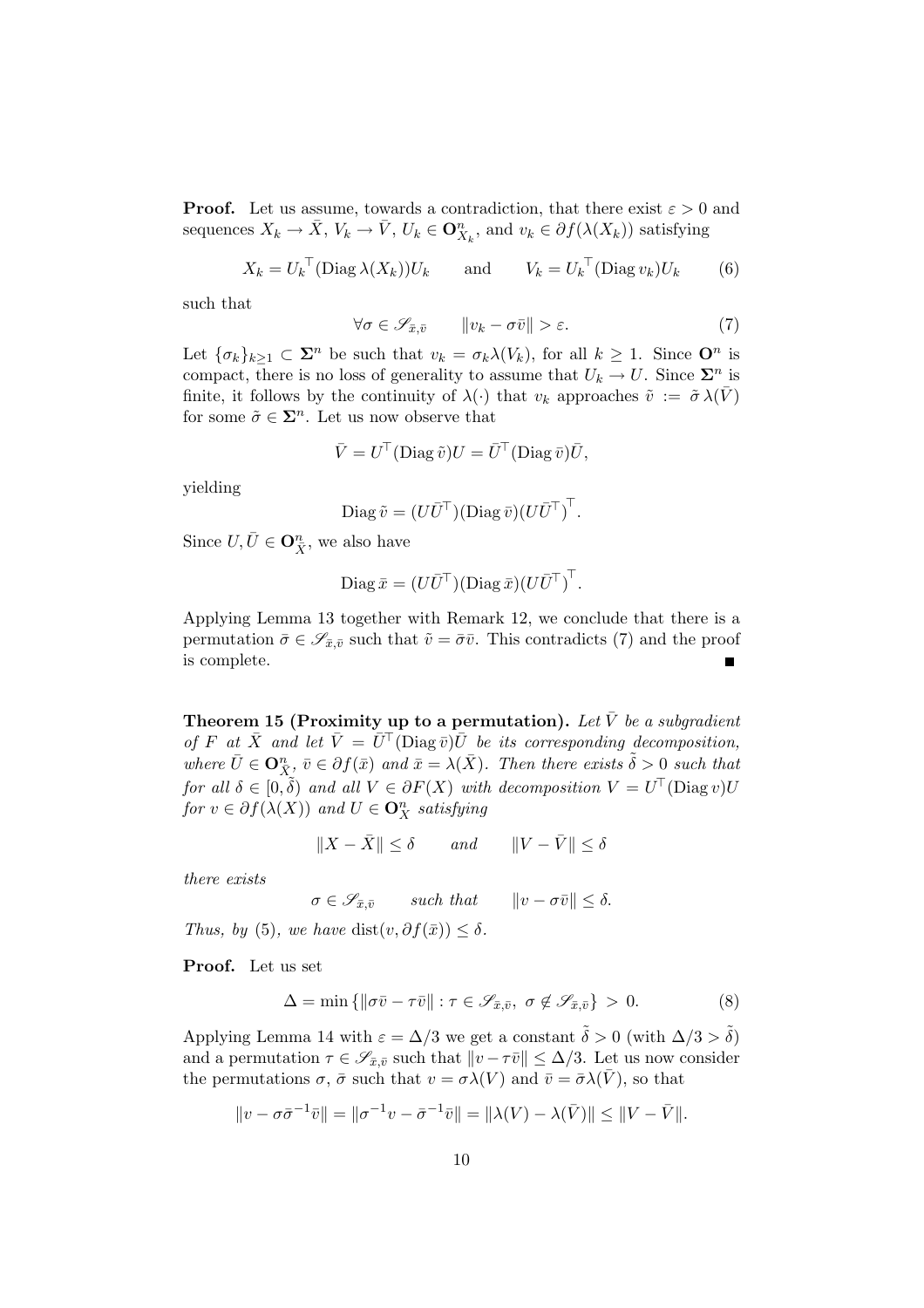Thus setting  $\omega = \sigma \bar{\sigma}^{-1}$  we have  $\|v - \omega \bar{v}\| \leq \|V - \bar{V}\| \leq \tilde{\delta} \leq \Delta/3$ . To conclude, it is sufficient to show that  $\omega \in \mathscr{S}_{\bar{x}, \bar{y}}$ . Indeed,

$$
\|\omega\bar{v}-\tau\bar{v}\| \le \|\omega\bar{v}-v\| + \|v-\tau\bar{v}\| \le \Delta/3 + \Delta/3 < \Delta,
$$

which in view of (8) yields that  $\omega \in \mathscr{S}_{\bar{x}, \bar{v}}$ . The proof is complete.

# 4 Prox-regularity of spectral functions

To prove our main result, we need the following characterization of proxregularity for the case of symmetric functions.

Lemma 16 (Prox-regularity of symmetric functions). Let f be a lower semicontinuous symmetric function. Then f is prox-regular at  $\bar{x}$  for  $\bar{v} \in$  $\partial f(\bar{x})$  if and only if there exist  $\rho > 0$  and  $\delta > 0$  such that for all  $x, y \in B(\bar{x}, \delta)$ and  $v \in \partial f(x)$  with  $f(x) \leq f(\bar{x}) + \delta$  and  $||v - \bar{v}|| \leq \delta$  we have

$$
f(\sigma y) \ge f(x) + v^{\top}(\sigma y - x) - \frac{\rho}{2} ||\sigma y - x||^2 \text{ for all } \sigma \in \Sigma^n.
$$
 (9)

**Proof.** The sufficiency of the above condition is obvious (just take  $\sigma = id$ ). Let us prove the necessity part. The prox-regularity of f at  $\bar{x}$  for  $\bar{v}$  gives  $\tilde{\delta} > 0$  and  $\tilde{\rho} > 0$  such that for all  $x, z \in B(\bar{x}, \tilde{\delta})$  and  $v \in \partial f(x)$  satisfying  $||v - \bar{v}|| \leq \tilde{\delta}$  and  $f(x) \leq f(\bar{x}) + \tilde{\delta}$  we have

$$
f(z) \ge f(x) + v^{\top}(z - x) - \frac{\tilde{\rho}}{2} ||z - x||^2.
$$

Let us pick any

$$
L > \|\bar{v}\| + \tilde{\delta} \tag{10}
$$

and let us use the lower-semicontinuity of  $f$  to obtain a positive constant

$$
\delta \le \min\left\{1, \,\tilde{\delta}\right\} \tag{11}
$$

such that for all  $y \in B(\bar{x}, \delta)$ 

$$
f(y) \ge f(\bar{x}) - L + \tilde{\delta}.\tag{12}
$$

.

Let us finally set

$$
\rho \geq \max\left\{\tilde{\rho},\, 4L/\delta^2\right\}
$$

Having defined the constants  $\delta, \rho > 0$  let us take  $\sigma \in \Sigma^n$ ,  $x, y \in B(\bar{x}, \delta)$ and  $v \in \partial f(x)$  such that  $||v - \bar{v}|| \leq \delta$  and  $f(x) \leq f(\bar{x}) + \delta$ . We aim to prove that (9) holds. Observe that this is indeed the case whenever  $\|\sigma y - x\| \leq \tilde{\delta}$ , so we may assume  $\|\sigma y - x\| > \tilde{\delta}$ . Let us further set

$$
\Delta_1 = f(\bar{x}) - L + \tilde{\delta} \quad \text{and} \quad \Delta_2(\mu) = f(\bar{x}) + \tilde{\delta} + L\mu - \frac{\rho}{2}\mu^2 \quad (\mu \in \mathbb{R}).
$$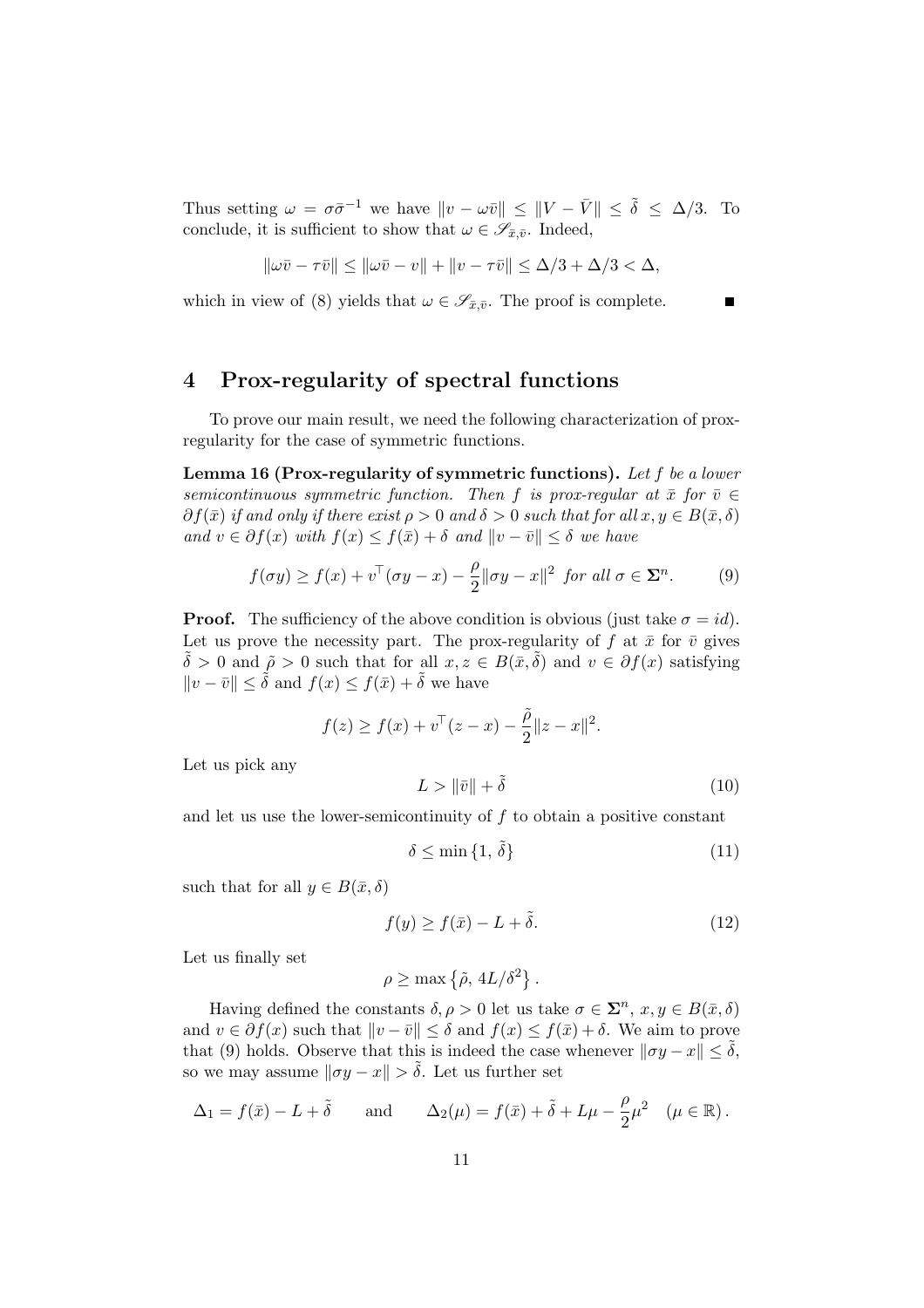*Claim.*  $\Delta_1 \geq \Delta_2(\mu)$  for all  $\mu \in (\delta, +\infty)$ .

[Proof of the Claim. We need to show that the inequality

$$
\frac{\rho}{2}\mu^2 - L\mu - L > 0,
$$

holds for all  $\mu \in (\delta, +\infty)$ . The discriminant of the left-hand side, as a polynomial in  $\mu$ , is strictly positive. It is easy to see that since  $\rho \geq 4L/\delta^2$ its larger root satisfies

$$
\frac{L + \sqrt{L(L + 2\rho)}}{\rho} \leq \delta.
$$

This proves the claim.]

We further infer from  $(12)$  and the invariance of f that

$$
f(\sigma y) = f(y) \ge \Delta_1,\tag{13}
$$

 $\blacksquare$ 

while using (10) we deduce that

$$
\|v\|\leq \|\bar v\|+\delta\leq \|\bar v\|+\tilde \delta
$$

Let us set  $\mu := ||\sigma y - x|| > \tilde{\delta}$  and note that in view of (11) we have  $\mu > \delta$ . We thus deduce

$$
f(x) + v^{\top}(\sigma y - x) - \frac{\rho}{2} \|\sigma y - x\|^2 \le (f(\bar{x}) + \tilde{\delta}) + \|v\| \mu - \frac{\rho}{2} \mu^2 \le \Delta_2(\mu).
$$

Since  $\Delta_1 \geq \Delta_2(\mu)$  we obtain from (13) that

$$
f(\sigma y) \ge f(x) + v^{\top}(\sigma y - x) - \frac{\rho}{2} || \sigma y - x ||^2,
$$

which completes the proof.

We are now in position to prove the main result of this work.

Theorem 17 (Main result). Let f be a symmetric lower semicontinuous function. Then f is prox-regular at  $\lambda(\bar{X})$  if and only if  $F = f \circ \lambda$  is proxregular at  $\bar{X}$ .

**Proof.** ( $\Leftarrow$ ). Suppose that F is prox-regular at  $\bar{X}$  for any  $\bar{V} \in \partial F(\bar{X})$ . Then, it is easy to see that f is prox-regular at  $\lambda(\bar{X})$  for any  $\bar{v} \in \partial f(\lambda(\bar{X}))$ by using (4) and the formula  $f(x) = F(U^{\top}(\text{Diag }x)U)$ .

 $(\Rightarrow)$ . Assume that f is prox-regular at  $\lambda(\bar{X})$ . We need to prove that F is prox-regular at  $\bar{X}$  for any  $\bar{V} \in \partial F(\bar{X})$ . Set  $\bar{x} = \lambda(\bar{X})$ , let, by Theorem 10,  $\bar{v} \in \partial f(\bar{x})$  and  $\bar{U} \in \mathbf{O}_{\bar{X}}^{\bar{n}}$  be such that  $\bar{V} = \bar{U}^{\top}(\text{Diag}\,\bar{v})\bar{U}$ . To prove the prox-regularity of F at  $\hat{X}$  for  $\overline{V}$ , we proceed in three steps: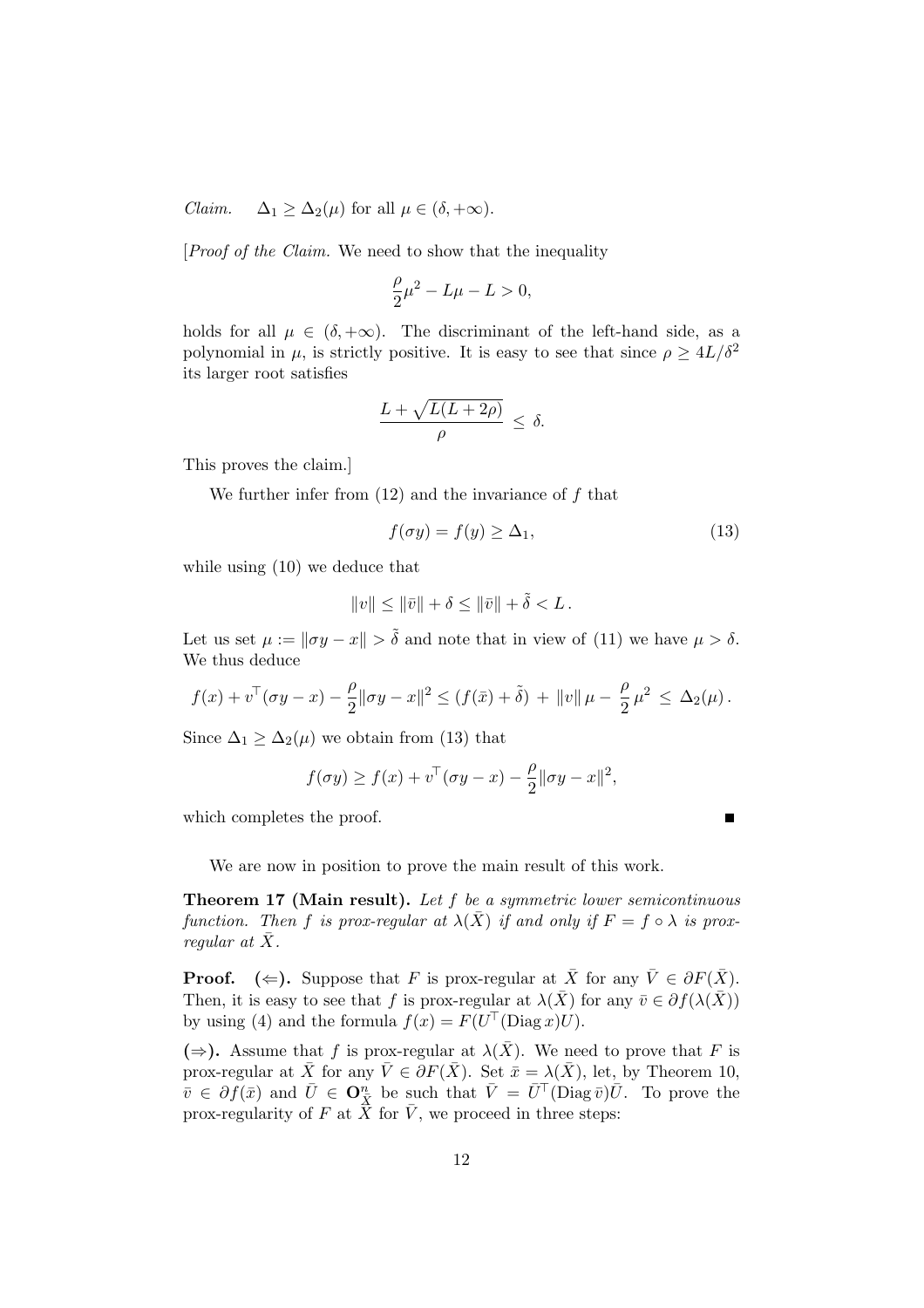- the first step consists in fixing the values of the parameters  $\delta$ ,  $\rho > 0$ ;
- in the second step we introduce the working variables in  $\mathbf{S}^n$  and  $\mathbb{R}^n$ ;
- in the final step, we deduce the inequality of prox-regularity of F at  $\bar{X}$ from the one of f at  $\bar{x}$ .

Step 1: Choice of parameters. We first apply Theorem 15 with respect to  $\bar{V} \in \partial F(\bar{X})$  (and its given decomposition  $\bar{V} = \bar{U}^{\top}$  (Diag  $\bar{v}$ ) $\bar{U}$ , with  $\bar{U} \in$  $\mathbf{O}_{\bar{X}}^n$ ,  $\bar{v} \in \partial f(\bar{x})$  and  $\bar{x} = \lambda(\bar{X})$ ) to obtain  $\tilde{\delta} > 0$ . Then, for each  $\tau \in \mathscr{S}_{\bar{x}, \bar{v}}$ , we use the prox-regularity of f at  $\bar{x}$  for  $\tau\bar{v}\in\partial f(\bar{x})$  to get  $\delta_{\tau}>0$  and  $\rho_{\tau}>0$ by Lemma 16. We then set

$$
\delta = \min \Big\{ \{\delta_\tau, \ \tau \in \mathscr{S}_{\bar{x},\bar{v}}\} \cup \{\tilde{\delta}\} \Big\} \qquad \text{and} \qquad \rho = \max \Big\{ \rho_\tau, \ \tau \in \mathscr{S}_{\bar{x},\bar{v}} \Big\}.
$$

Step 2: Definition of variables. Consider X, Y,  $V \in S^n$  such that

 $\|Y - \bar{X}\| \leq \delta, \|X - \bar{X}\| \leq \delta, V \in \partial F(X), F(X) \leq F(\bar{X}) + \delta$  and  $\|V - \bar{V}\| \leq \delta$ 

and set

$$
\mathscr{F}(X,V,Y) = F(X) + \langle V, Y - X \rangle - \frac{\rho}{2} ||Y - X||^2.
$$

Our aim is to prove that  $\mathscr{F}(X, V, Y) \leq F(Y)$ . To this end, we set  $x = \lambda(X)$  and  $y = \lambda(Y)$ , and we introduce  $v \in \partial f(x)$  and  $U \in \mathbf{O}_X^n$  such that  $V = U^{\top}(\text{Diag } v)U$ . Observe that, by (4), we have  $x, y \in B(\bar{x}, \delta)$ ; by the property of  $F = f \circ \lambda$ , we have  $f(x) \leq f(\bar{x}) + \delta$ ; and by Theorem 15, we have

$$
||v - \tau \bar{v}|| \le \delta \quad (\tau \in \mathscr{S}_{\bar{x}, \bar{v}}). \tag{14}
$$

Moreover, since  $X$  and  $V$  admit a simultaneous spectral decomposition, there exists  $\sigma \in \mathbf{\Sigma}^n$  such that

$$
\lambda_{\sigma(i)}(V + \rho X) = v_i + \rho x_i, \qquad (15)
$$

where  $x = (x_1, ..., x_n)$  and  $v = (v_1, ..., v_n)$ .

Step 3: Final argument. Let us note that

$$
\mathscr{F}(X,V,Y) = F(X) - \frac{\rho}{2}(\|X\|^2 + \|Y\|^2) - \langle V, X \rangle + \langle V + \rho X, Y \rangle, \quad (16)
$$

and let us observe that

$$
F(X) - \frac{\rho}{2}(\|X\|^2 + \|Y\|^2) = f(x) - \frac{\rho}{2}(\|x\|^2 + \|y\|^2). \tag{17}
$$

On the other hand, the term  $\langle V, X \rangle$  in (16) can be rewritten as follows:

$$
\langle V, X \rangle = \langle UVU^{\top}, UXU^{\top} \rangle = \langle \text{Diag } v, \text{Diag } x \rangle = v^{\top} x. \tag{18}
$$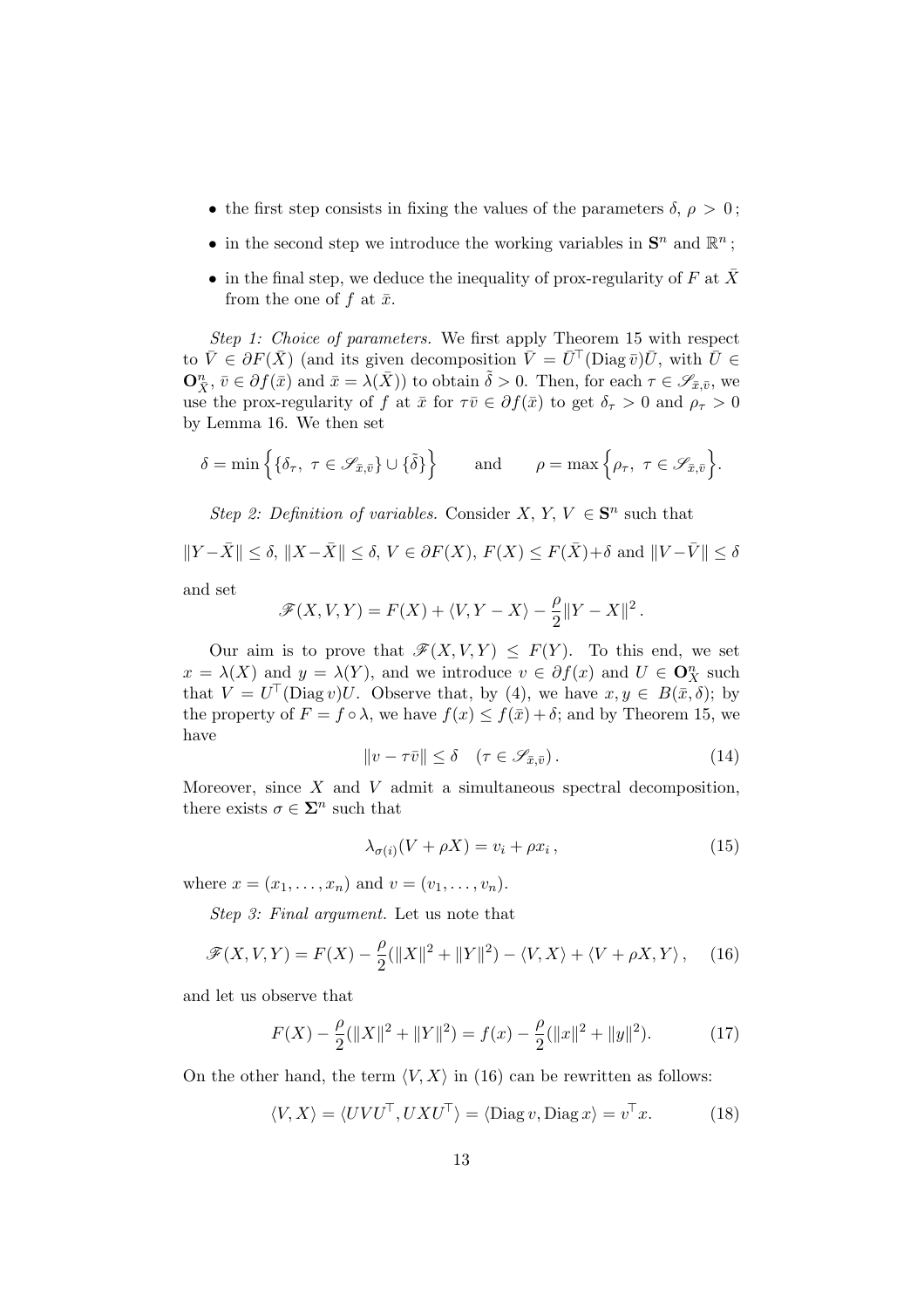Let us now focus on the term  $\langle V + \rho X, Y \rangle$ . Using Theorem 5, we deduce that

$$
\langle V + \rho X, Y \rangle \leq \lambda (V + \rho X)^{\top} \lambda (Y),
$$

and after rearranging the sum by means of the permutation  $\sigma$  given in (15) we obtain

$$
\langle V + \rho X, Y \rangle \le \sum_{i=1}^{n} (v_i + \rho x_i)^{\top} y_{\sigma(i)} = v^{\top} (\sigma y) + \rho x^{\top} (\sigma y). \tag{19}
$$

Then combining  $(16)$  with  $(17)$ ,  $(18)$  and  $(19)$  we deduce

$$
\mathscr{F}(X, V, Y) \le f(x) + v^{\top}(\sigma y - x) - \frac{\rho}{2}(\|x\|^2 + \|y\|^2 - 2x^{\top}(\sigma y)),
$$

which, in view of  $||y|| = ||\sigma y||$  yields

$$
\mathscr{F}(X,V,Y) \le f(x) + v^\top (\sigma y - x) - \frac{\rho}{2} ||\sigma y - x||^2.
$$

We conclude applying (9): from (14), the prox-regularity of f at  $\bar{x}$  for  $\tau\bar{v}$ yields

$$
\mathscr{F}(X,V,Y) \le f(\sigma y) = f(y) = F(Y).
$$

The proof is complete.

# References

- [1] D. Aussel, A. Daniilidis, and L. Thibault. Subsmooth sets: functional characterizations and related concepts. Trans. Amer. Math. Soc., 357(4): 1275–1301, 2005.
- [2] F. Bernard and L. Thibault. Uniform prox-regularity of functions and epigraphs in Hilbert spaces. Nonlinear Analysis, 60(2): 187–207, 2005.
- [3] J.M. Borwein and A.S. Lewis. Convex Analysis and Nonlinear Optimization. Springer-Verlag, New York, 2005. Second Edition.
- [4] F. Clarke, R. Stern, and P. Wolenski. Proximal smoothness and the lower- $C^2$  property. *J. Convex Anal.*, 2(1-2): 117–144, 1995.
- [5] J. Dadok. On the  $C^{\infty}$  Chevalley's theorem. Advances in Mathematics, 44: 121–131, 1892.
- [6] A. Daniilidis, W. Hare, and J. Malick. Geometrical interpretation of proximal-type algorithms in structured nonsmooth optimization. Optimization, 55(5-6): 481–503, 2006.

 $\blacksquare$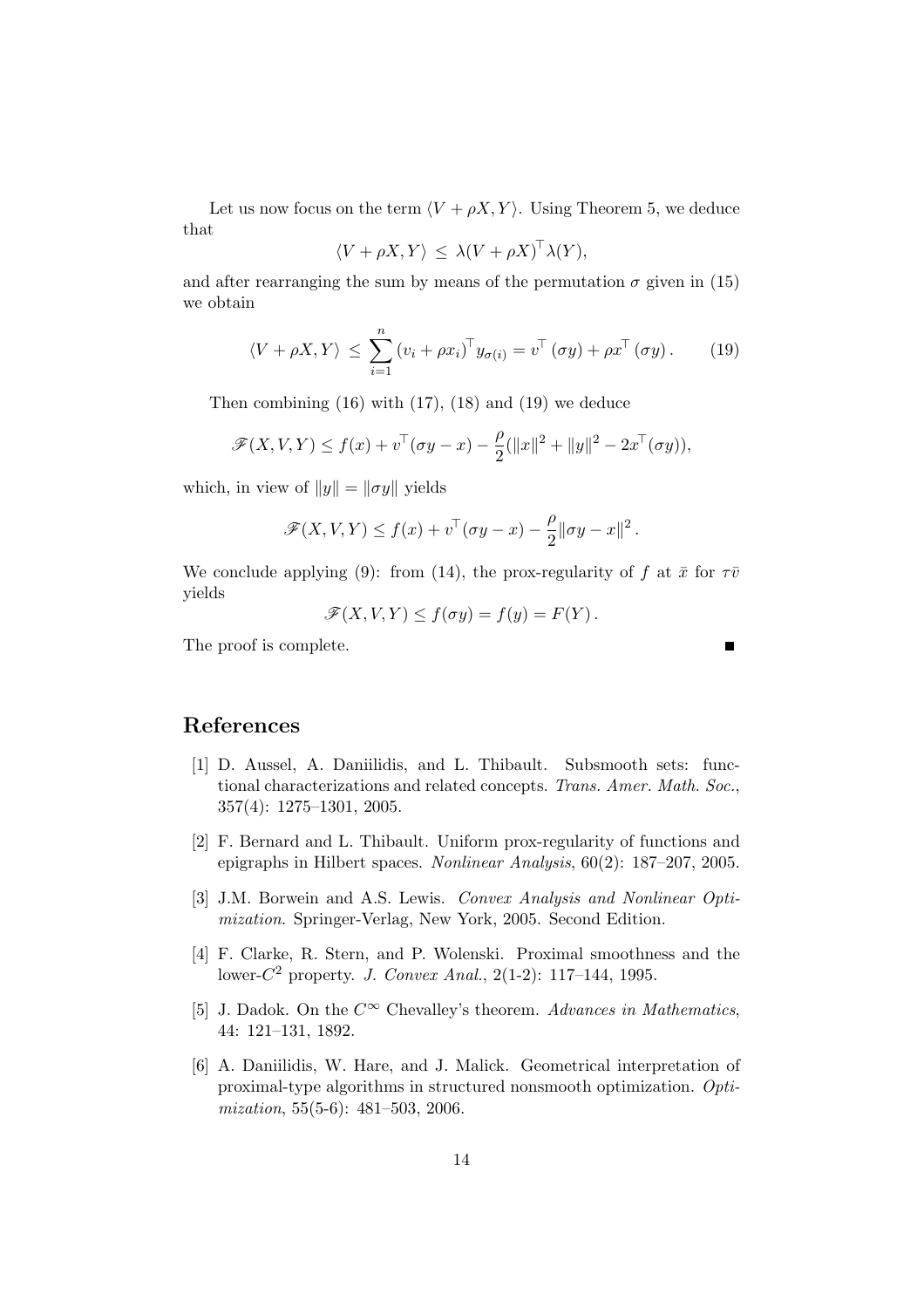- [7] C. Davis. All convex invariant functions of hermitian matrices. Archiv der Mathematik, 8: 276–278, 1957.
- [8] W. Hare and A.S. Lewis. Identifying active constraints via partial smoothness and prox-regularity. Journal of Convex Analysis, 11(2): 251–266, 2004.
- [9] R.A. Horn and Ch.R. Johnson. Matrix Analysis. Cambridge University Press, 1989. (New edition, 1999).
- [10] A. Lewis and J. Malick. Alternating projections on manifolds. To appear in Mathematics of Operations Research, 2007.
- [11] A.S. Lewis. Convex analysis on the Hermitian matrices. SIAM Journal on Optimization, 6: 164–177, 1996.
- [12] A.S. Lewis. Derivatives of spectral functions. Mathematics of Operations Research, 21: 576–588, 1996.
- [13] A.S. Lewis. Nonsmooth analysis of eigenvalues. Mathematical Program $minq, 84(1): 1–24, 1999.$
- [14] A.S. Lewis and H.S. Sendov. Twice differentiable spectral functions. SIAM Journal of Matrix Analysis and Applications, 23(2): 368–386, 2001.
- [15] M.K.H.Fan, N.-K.Tsing, and E.I. Verriest. On analyticity of functions involving eigenvalues. Linear Algebra and its Applications, 207: 159– 180, 1994.
- [16] R.A. Poliquin and R.T. Rockafellar. Prox-regular functions in variational analysis. Trans. Amer. Math. Soc., 348: 1805–1838, 1996.
- [17] R.A. Poliquin, R.T. Rockafellar, and L. Thibault. Local differentiability of distance functions. Trans. Amer. Math. Soc., 352: 5231–5249, 2000.
- [18] R.T. Rockafellar. Favorable classes of Lipschitz continuous functions in subgradient optimization. In E. Nurminski, editor, Non-differentiable Optimization. Pergamon Press, 1982.
- [19] R.T. Rockafellar and R.J.-B. Wets. Variational Analysis. Springer Verlag, Heidelberg, 1998.

—————————————————-